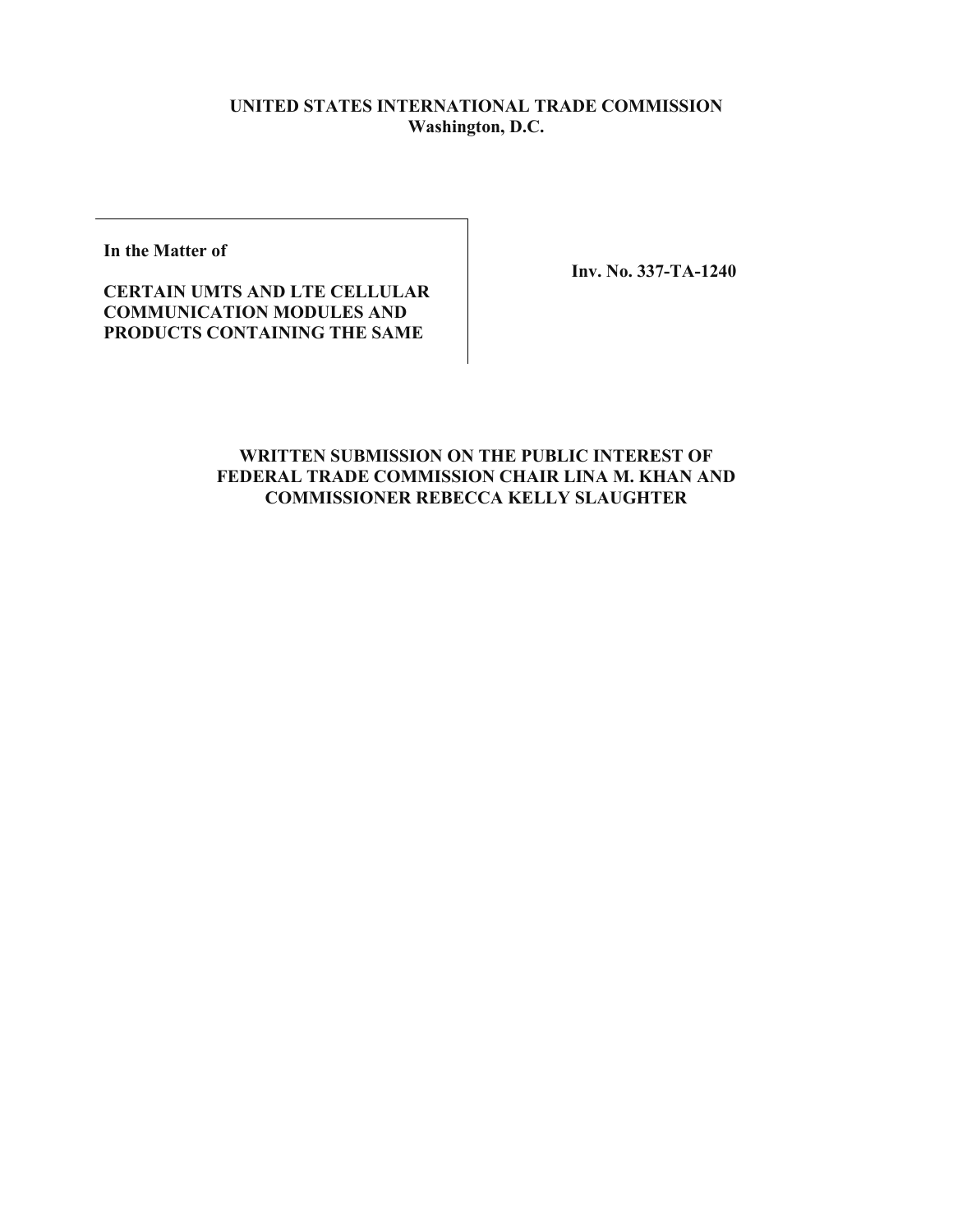As Chair of the United States Federal Trade Commission ("FTC") and a Commissioner of the FTC, we submit this Statement in response to the United States International Trade Commission's Notice of Request for Submissions on the Public Interest in Investigation No. 337-TA-1240.<sup>1</sup>

 redress to harmed patent owners. However, we are increasingly concerned that SEP holders who have potential licensees. In our view, where a complainant seeks to license and can be made whole through will harm consumers and other market participants without providing commensurate benefits. A patent holder whose U.S. patents have been infringed may seek redress for patent infringement from the U.S. International Trade Commission (ITC) under section 337 of the Tariff Act of 1930. Section 337 authorizes the ITC, among other things, to investigate and bar from entry into the United States products that infringe a valid and enforceable U.S. patent. The ITC serves as a crucial adjudication forum that provides committed to license SEPs on fair, reasonable, and nondiscriminatory (FRAND) terms are seeking exclusionary orders to ban products from the marketplace for the purpose of gaining leverage over existing or remedies in a different U.S. forum, an exclusion order barring standardized products from the United States

 terms? An ITC-issued exclusion order involving FRAND-committed SEPs, where infringement is based on consumers, and innovation. We urge the ITC to follow the requirements of Sections  $337(d)(l)$  and  $(f)(1)$  and This investigation presents the ITC with an opportunity to address an important issue: Is it in the public interest to issue an ITC exclusion order based on a standard essential patent (SEP) where a United States district court has been asked to determine fair, reasonable, and non-discriminatory  $(FRAND)^2$  licensing implementation of standardized technology, has the potential to cause substantial harm to U.S. competition,

<span id="page-1-0"></span> seeking an exclusion order for FRAND-encumbered SEPs would violate Section 5 of the Federal Trade Commission Act, 15 U.S.C. § 45, or Sections 1 or 2 of the Sherman Act, 15 U.S.C. §§ 1-2. *See, e.g.*, Compl., <sup>1</sup> We take no position on the facts of Investigation No. 1240. This Statement also does not address whether *In re Motorola Mobility LLC and Google Inc.*, FTC File No. 121-0120 (Jan. 3, 2013),

<https://www.ftc.gov/sites/default/files/documents/cases/2013/01/130103googlemotorolacmpt.pdf> (alleging violation of Section 5 of the FTC Act).

<span id="page-1-1"></span> commitment. The specific RAND or FRAND obligations will vary by standard setting organization. <sup>2</sup> This statement uses the terms FRAND and RAND interchangeably to denote the same substantive type of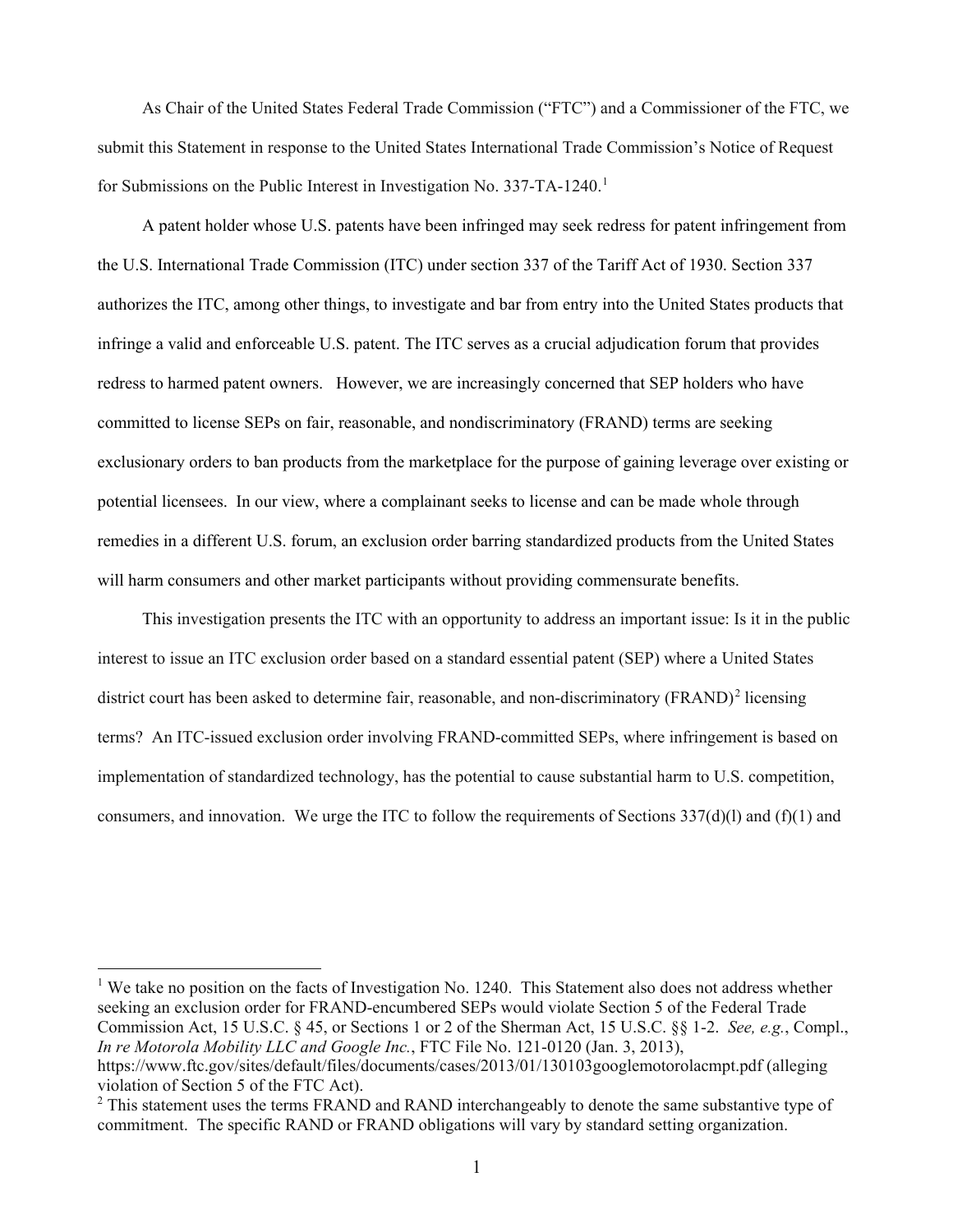have on competition and consumers in the United Sates.<sup>3</sup> consider the impact that issuing an exclusion order against a willing licensee implementing a standard would

 industry participants, which can increase competition, innovation, product quality, and choice. They also play technologies in ways that benefit consumers and other market participants.<sup>[4](#page-2-1)</sup> However, private standard setting competition." *Allied Tube & Conduit Corp. v. Indian Head, Inc.*, 486 U.S. 492, 500-01 (1988). Interoperability standards can provide significant value, because they create a common platform for a key role in supporting and incentivizing innovation by patent-holders by promoting the adoption of valuable also involves an agreement among competitors that can displace marketplace competition and consumer choice, and thus raise "serious potential for anticompetitive harm," if not developed "through procedures that prevent the standard-setting process from being biased by members with economic interests in stifling product

 in this context has the potential to be particularly harmful. If the standard requires use of a particular patented in the market.<sup>[5](#page-2-2)</sup> Standardization can thus put "SEP holders [] in a position to demand more for a license than Because interoperability standards are implemented on an industry-wide basis, anticompetitive conduct technology, it elevates the importance of that technology over the alternatives. After standard setting organizations (SSOs) and implementers have invested substantial resources into developing the standard and products that implement the standard, it can become very expensive to either revise the standard or switch to a new standard. Once an industry is "locked in" to a standard, implementers (including those who helped develop the standard) can no longer design around standardized technologies and need SEP licenses to remain

<span id="page-2-1"></span><sup>4</sup>*See*, *e.g.*, *Standard Essential Patent Disputes and Antitrust Law*: Hearing Before the Subcomm. on Antitrust, Competition Policy & Consumer Rights of the S. Comm. on the Judiciary (July 30, 2013),

<span id="page-2-0"></span> United States consumers. 19 U.S.C. §§ 1337(d)(1), (f)(1). <sup>3</sup> Before issuing a remedy for a violation of Section 337, the Commission must consider the effect of the remedy on the statutory public interest factors: (1) the public health and welfare, (2) competitive conditions in the United States economy, (3) production of like or directly competitive articles in the United States, and (4)

<https://www.judiciary.senate.gov/imo/media/doc/7-30-13MunckTestimony.pdf>(prepared statement of Fed. Trade Comm'n at 3-8).

<span id="page-2-2"></span> <sup>5</sup>*See, e.g.*, U.S. Dep't of Justice & Fed. Trade Comm'n, *Antitrust Enforcement and Intellectual Property Rights: Promoting Innovation and Competition* at 34 n. 8 (Apr. 2007),

<https://www.ftc.gov/sites/default/files/documents/reports/antitrust-enforcement-and-intellectual-property>rights-promoting-innovation-and-competition-report.s.department-justice-and-federal-trade-

commission/p040101promotinginnovationandcompetitionrpt0704.pdf (SEP owner "may have significant market power" if "it can enforce its patent rights to prevent others from making products that conform to the standard.").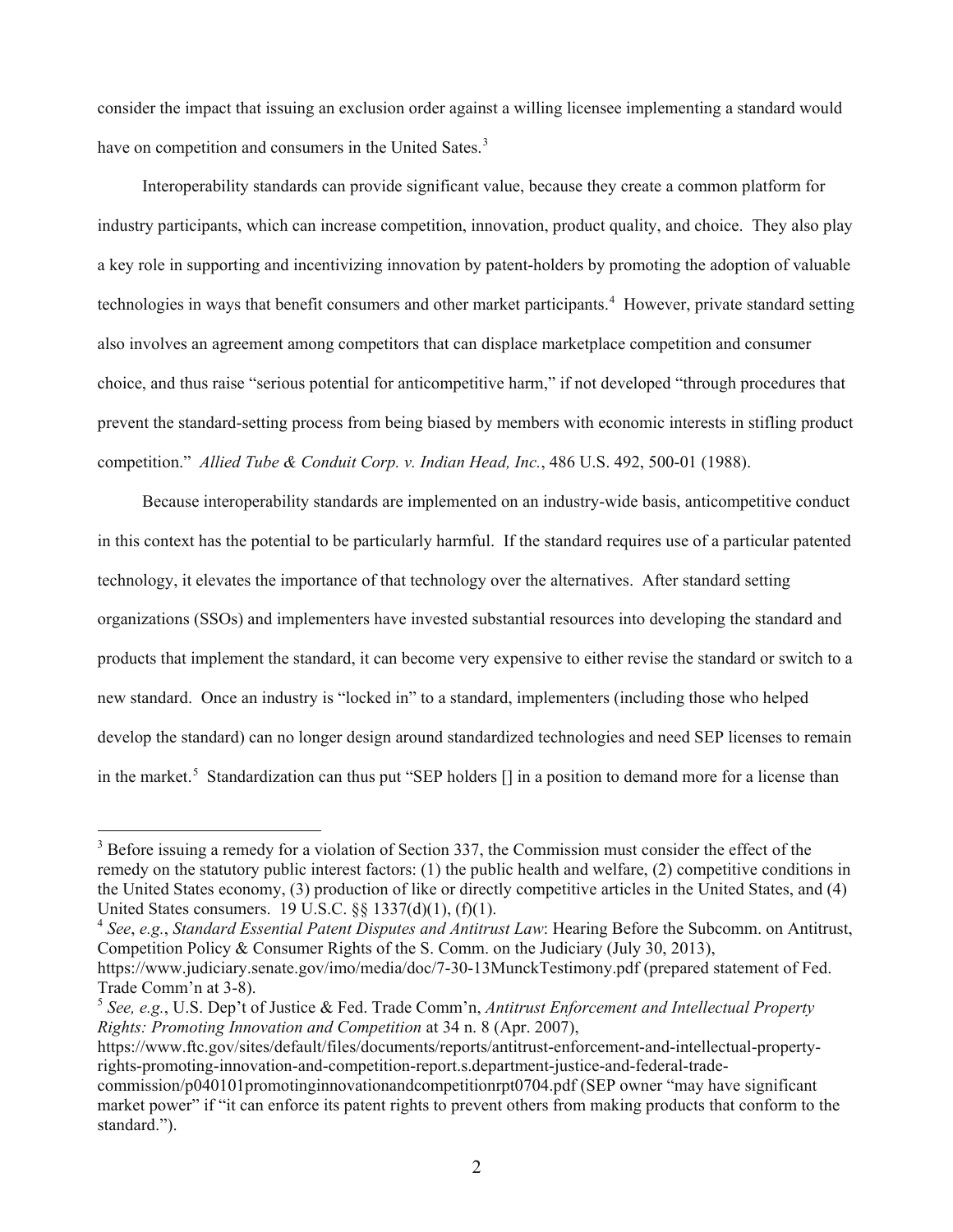the patented technology, had it not been adopted by the SSO, would be worth."<sup>6</sup> In addition to higher prices and other economic harms, such SEP owner "hold-up" in standards-based industries may discourage standard setting activities and collaboration, which can delay innovation.<sup>[7](#page-3-1)</sup>

competition-harming opportunism.<sup>8</sup> FRAND commitments encourage widespread adoption of standards by unreasonable royalties.<sup>[9](#page-3-3)</sup> FRAND licensing commitments also prevent hold-up by ensuring that licensing terms are tied to the value of the SEP.<sup>10</sup> In the long run, because developing and implementing a standard Many SSOs require FRAND licensing commitments from SEP owners to limit the potential for ensuring that SEP owners that have chosen to make such commitments will not block use of the standard. FRAND licensing commitments provide assurance that SEP licenses will be available and that SEP owners that have chosen to make such commitments will not take advantage of lock-in to hold up implementers for requires significant resources, firms would be much less likely to invest in either if there were a significant risk that SEP owners would opportunistically withhold licenses to block them from commercializing standardcompliant products. FRAND licensing solves for these problems and supports the pro-competitive aspects of standard setting.

Before issuing a remedy for a violation of Section 337, including a remedy for patent infringement, the Commission must consider the effect of the remedy on the statutory public interest factors: (1) the public health and welfare, (2) competitive conditions in the United States economy, (3) production of like or directly

<span id="page-3-0"></span> <sup>6</sup>*Microsoft Corp. v. Motorola, Inc.*, 795 F.3d 1024, 1031 (9th Cir. 2015). *See* also *Ericsson, Inc. v. D-Link Sys., Inc.*, 773 F.3d 1201, 1209 (Fed. Cir. 2014) ("Patent hold-up exists when the holder of a SEP demands excessive royalties after companies are locked into using a standard.").

<span id="page-3-1"></span><sup>7</sup> Fed. Trade Comm'n, *The Evolving IP Marketplace: Aligning Patent Notice and Remedies With Competition*  at 234 (Mar. 2011),<https://www.ftc.gov/sites/default/files/documents/reports/evolving-ip-marketplace>aligning-patent-notice-and-remedies-competition-report-federal-trade/110307patentreport.pdf. 8 *See, e.g.*, *Microsoft Corp. v. Motorola, Inc.*, 795 F.3d 1024, 1030-31 (9th Cir. 2015) (noting that

<span id="page-3-2"></span> such as hold-up, and that RAND commitments "mitigate the risk that a SEP holder" will engage in such "development of standards . . . creates an opportunity for companies to engage in anti-competitive behavior" conduct); *Broadcom Corp. v. Qualcomm Inc.*, 501 F.3d 297, 314 (3d Cir. 2007) ("FRAND commitments become important safeguards against monopoly power."). We recognize that standardization may allow both SEP holders and implementers to engage in opportunism.

<span id="page-3-3"></span> 9 U.S. Dep't of Justice & Fed. Trade Comm'n, *Antitrust Enforcement and Intellectual Property Rights: Promoting Innovation and Competition, <i>supra* note 5, at 35 n.11 ("hold up may cause firms to sink less investment in developing and implementing standards.").

<span id="page-3-4"></span><sup>10</sup>*See, e.g.*, *Ericsson, Inc. v. D-Link Sys., Inc.*, 773 F.3d 1201, 1231-33 (Fed. Cir. 2014).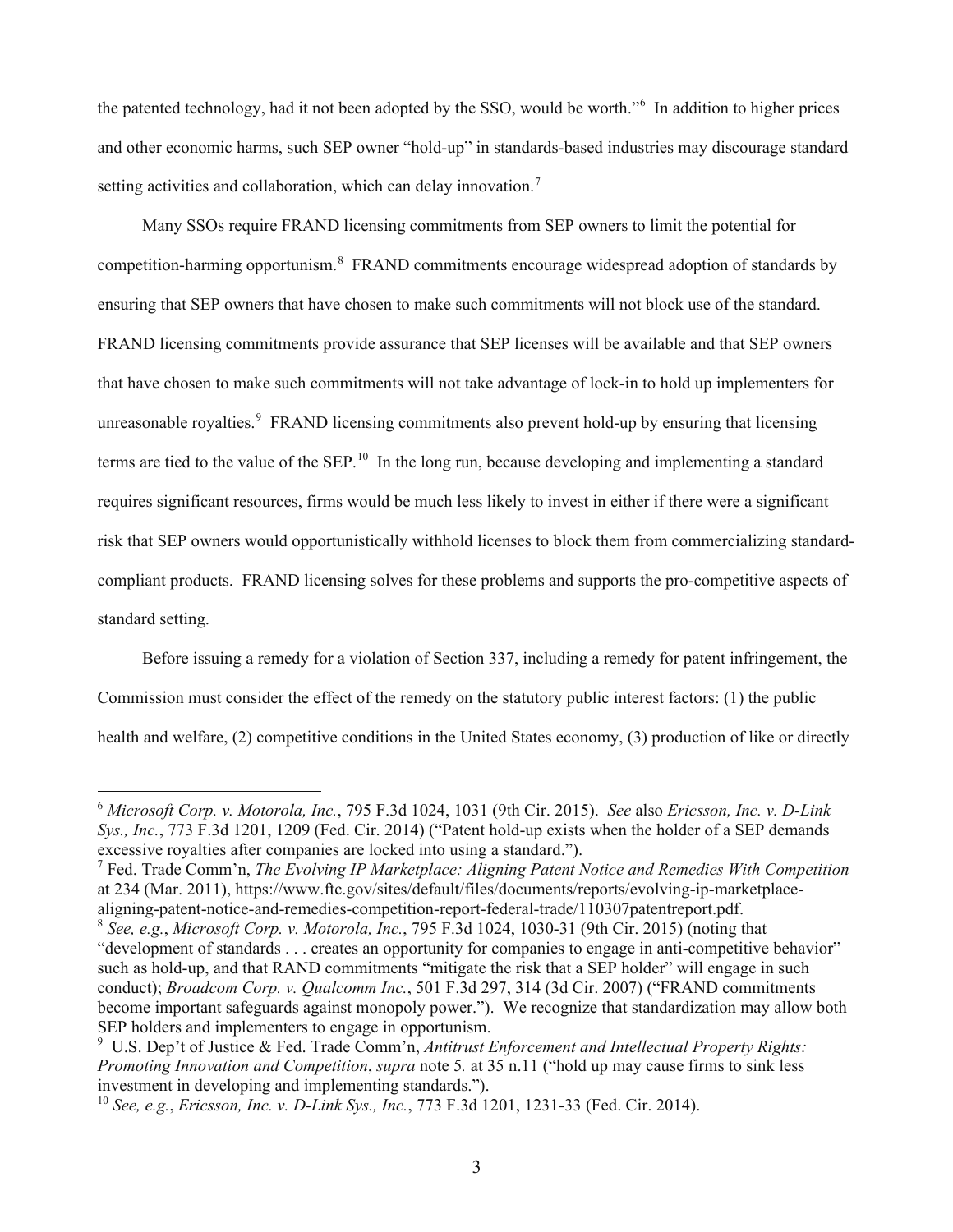competitive articles in the United States, and (4) United States consumers.<sup>[11](#page-4-0)</sup> We recognize that the ITC has enforcing intellectual property rights.<sup>12</sup> An appropriately granted exclusion order preserves the exclusivity provides a significant deterrent to infringement.<sup>[13](#page-4-2)</sup> As the FTC has previously noted, however, FRAND-committed SEPs present considerably different issues than other patents.<sup>[14](#page-4-3)</sup> A voluntary FRAND commitment rather than through exclusive use.<sup>15</sup> A royalty negotiation that occurs under threat of an exclusion order may products. There is a public interest in avoiding remedies that allow for opportunistic behavior, including excluding willing licensees from the market to extract supra-FRAND royalties.<sup>[16](#page-4-5)</sup> consistently emphasized the importance of providing complainants with an effective remedy for intellectual property-based Section 337 violations and the benefit to competitive conditions in the United States of that serves as the foundation of the patent system's incentives to innovate, and the threat of an exclusion order provides evidence that the SEP owner planned to monetize its IP though broad licensing on reasonable terms be weighted heavily in favor of the patentee in a way that is in tension with the FRAND commitment because a licensee may agree to pay supra-FRAND royalties to avoid being excluded from the market for standardized

<span id="page-4-3"></span> 14 Statement on the Public Interest, Fed. Trade Comm'n, *In re Certain Wireless Communication Devices, Portable Music and Data Processing Devices, Computers and Components Thereof*, Inv. No. 337-TA-745 (June 6, 2012), [https://www.ftc.gov/sites/default/files/documents/advocacy\\_documents/ftc-comment-united](https://www.ftc.gov/sites/default/files/documents/advocacy_documents/ftc-comment-united)states-international-trade-commission-concerning-certain-wireless-communication/1206ftcwirelesscom.pdf; Statement on the Public Interest, Fed. Trade Comm'n, *In re Certain Gaming and Entertainment Consoles, Related Software, and Components Thereof*, Inv. No. 337-TA-752 (June 6, 2012),

<span id="page-4-0"></span> $11$  19 U.S.C. §§1337(d)(1), (f)(1).

<span id="page-4-1"></span> *Methods of Using Same*, Inv. No. 337-TA-617 (Apr. 2009) at 16 ("[T]he [ITC] has consistently held that the 12 Comm'n Op., *In re Certain Digital Television Products and Certain Products Containing Same and*  benefit of lower prices to consumers does not outweigh the benefit of providing complainants with an effective remedy for an intellectual property-based Section 337 violation.") ("[C]oncerns that the issuance of remedial orders will harm American business are outweighed by the benefit to competitive conditions in the United States gained by enforcing valid intellectual property rights.").

<span id="page-4-2"></span> $<sup>13</sup>$  In such circumstances, short run price increases may benefit consumers in the long run by providing</sup> incentives for innovation, consistent with the proper role of the patent system.

<span id="page-4-4"></span>[https://www.ftc.gov/sites/default/files/documents/advocacy\\_documents/ftc-comment-united-states](https://www.ftc.gov/sites/default/files/documents/advocacy_documents/ftc-comment-united-states)international-trade-commission-concerning-certain-gaming-and-entertaining/1206ftcgamingconsole.pdf. 15 Fed. Trade Comm'n, *The Evolving IP Marketplace: Aligning Patent Notice and Remedies With Competition*  at 235 (Mar. 2011),<https://www.ftc.gov/sites/default/files/documents/reports/evolving-ip-marketplace>aligning-patent-notice-and-remedies-competition-report-federal-trade/110307patentreport.pdf ("A prior RAND commitment can provide strong evidence that denial of the injunction and ongoing royalties will not irreparably harm the patentee."); *Cf. Apple Inc. v. Motorola, Inc.*, 757 F.3d 1286, 1332 (Fed. Cir. 2014), *overruled on other grounds by Williamson v. Citrix Online, LLC*, 792 F.3d 1339 (Fed. Cir. 2015).

<span id="page-4-5"></span> standard-setting organizations but also in ensuring that SEPs are not overvalued." *Apple*, 757 F.3d at 1332. <sup>16</sup> The Federal Circuit has also recognized that "the public has an interest in encouraging participation in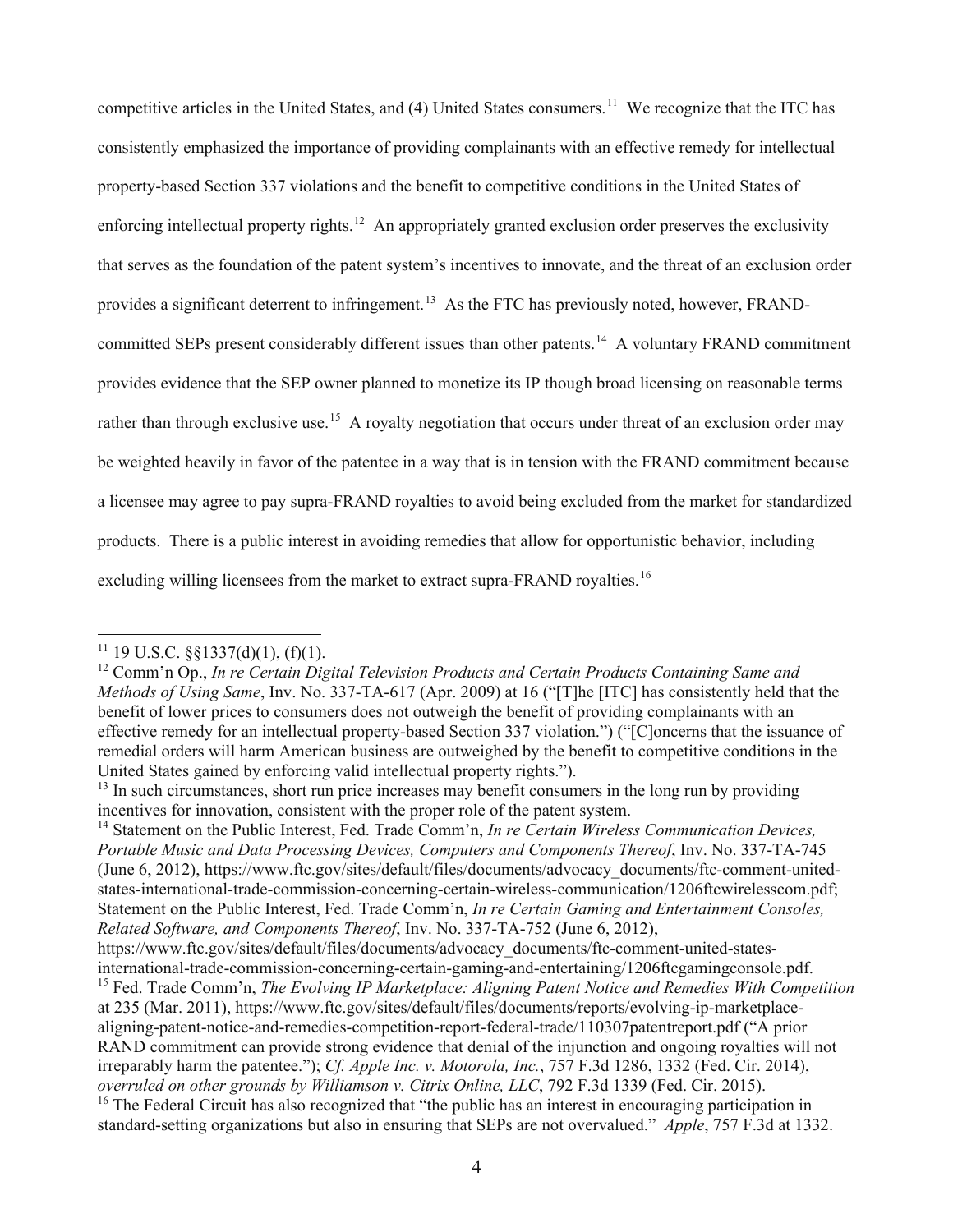Implementing remedies that reward such behavior undermines the purpose of the FRAND commitment. If even firms that are willing and able to take FRAND licenses can be excluded from the market, this who may thus receive reduced royalty streams.<sup>[17](#page-5-0)</sup> An inappropriate exclusion order harms consumers in the innovation, competition, quality, and choice if firms choose to reduce investments in standardized products. uncertainty can discourage investment in standard-compliant products and complementary technologies. Excluding standard-compliant products from the market also reduces the returns to other SEP holders and innovators producing complementary technologies that are otherwise incorporated into the excluded products, short term by depriving them of desired products. It also harms consumers in the longer run through reduced

 to the public interest. At a minimum, the Commission should require a SEP holder to prove that the issuing an exclusion order.<sup>[18](#page-5-1)</sup> Considering the willingness and ability of the potential licensee to take a license negotiate in good faith towards a meaningful resolution of FRAND issues. Particularly where the standard implementer is a willing licensee—including cases where the implementer commits to be bound by terms that either the parties themselves will determine are FRAND or that will be determined by a neutral adjudication/in a court proceeding—an exclusion order would be contrary implementer is unwilling or unable to take a FRAND license as part of its public interest analysis before would support a balanced approach to ITC remedies by curbing opportunism by both SEP holders and potential licensees while recognizing that both the SEP holder and the standards implementer have a duty to

 been asked to resolve FRAND terms and can make the SEP holder whole. We encourage the Commission to consider in its public interest assessment whether the facts at hand present a case where exclusionary relief would not be in the public interest, at least with respect to certain Respondents.<sup>19</sup> As a general matter, exclusionary relief is incongruent and against the public interest where a court has

<span id="page-5-0"></span><sup>17</sup>*See, e.g.*, Michael W. Carroll, *Patent Injunctions and the Problem of Uniformity of Cost*, 13 Mich. Telecomm. Tech. L. Rev. 421, 437 (2007) ("From the perspective of the patent system, an injunction in favor of the small-component patentee may well be robbing Peter to pay Paul.").

<span id="page-5-1"></span> 18 Statement on the Public Interest, Fed. Trade Comm'n Chairwoman Edith Ramirez, *In re Certain 3G Mobile Handsets and Components Thereof*, Inv. No. 337-TA-613 (July 10, 2015),

<span id="page-5-2"></span>the district court. [https://www.ftc.gov/system/files/documents/public\\_statements/682011/150714publicinterestftc1.pdf.](https://www.ftc.gov/system/files/documents/public_statements/682011/150714publicinterestftc1.pdf)  $19$  We take no position on whether the Respondents are similarly situated with respect to the relief requested in the district court.